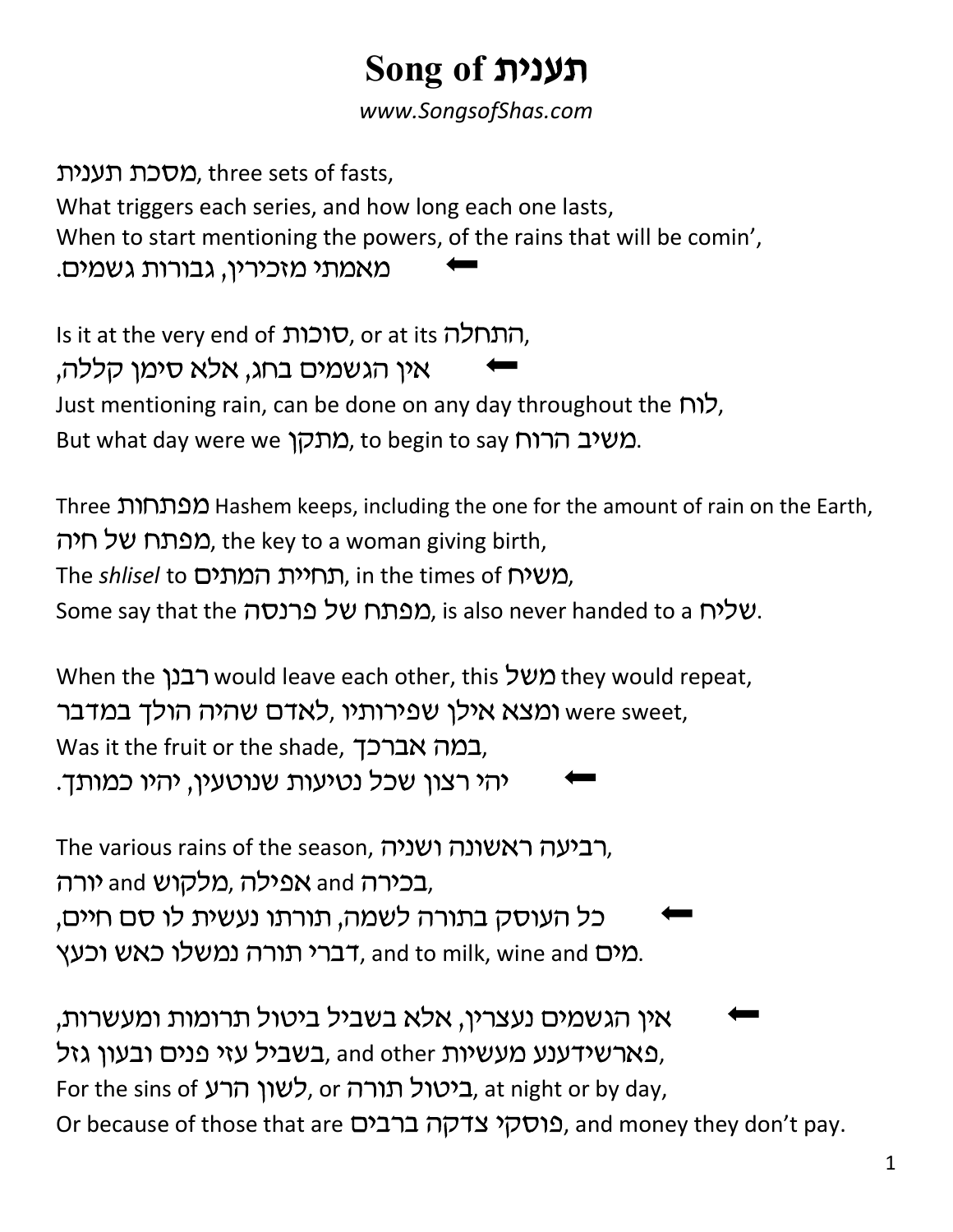מאימתי מברכין על הגשמים, משיצא חתן לקראת כלה, הרבה למדתי מרבותי, ומתלמידי מער ווי אלע, ,eye'n אין הברכה מצויה, אלא בדבר הסמוי מין ה׳eye, עשר בשביל שתתעשר, עד שיבלו שפתותיכם מלומר די.

What day to begin ותן טל ומטר, we need to keep a חשבון, Are we העימים, on the third or seventh of האיר, עולה we gave enough time, to return home for those who were ,עולה And sixty days after the תקופה, for those that are בגולה.

י'ז במרחשון, and if it is still not rainy, שני חמישי ושני, מתענין are יחידים, מותרין ברחיצה and ,אוכלין ושותין משחשיכה, Work is permitted, as well as עילת הסנדל.

Next comes a series of תעניות, implemented in phases, More חומרות are added, for each of the stages, חמשה עינויים, and additional afflictions, נועלין את המרחצאות. and other restrictions.

אירוסין ונישואין is averted, In which נעינו in שמונה עשרה in ברכה inserted. No שאילת שלום, when two friends will meet, כל גופו ,צונן or רחיצה בחמין, or hands and feet.

מתענין לשעות if ok, Can one be לוה תעניתו, and then repay, Is תפילה done with שופרות or an added מתריעין. Is selection, תשעה באב with אין תענית ציבור בבבל, with תשעה an exception.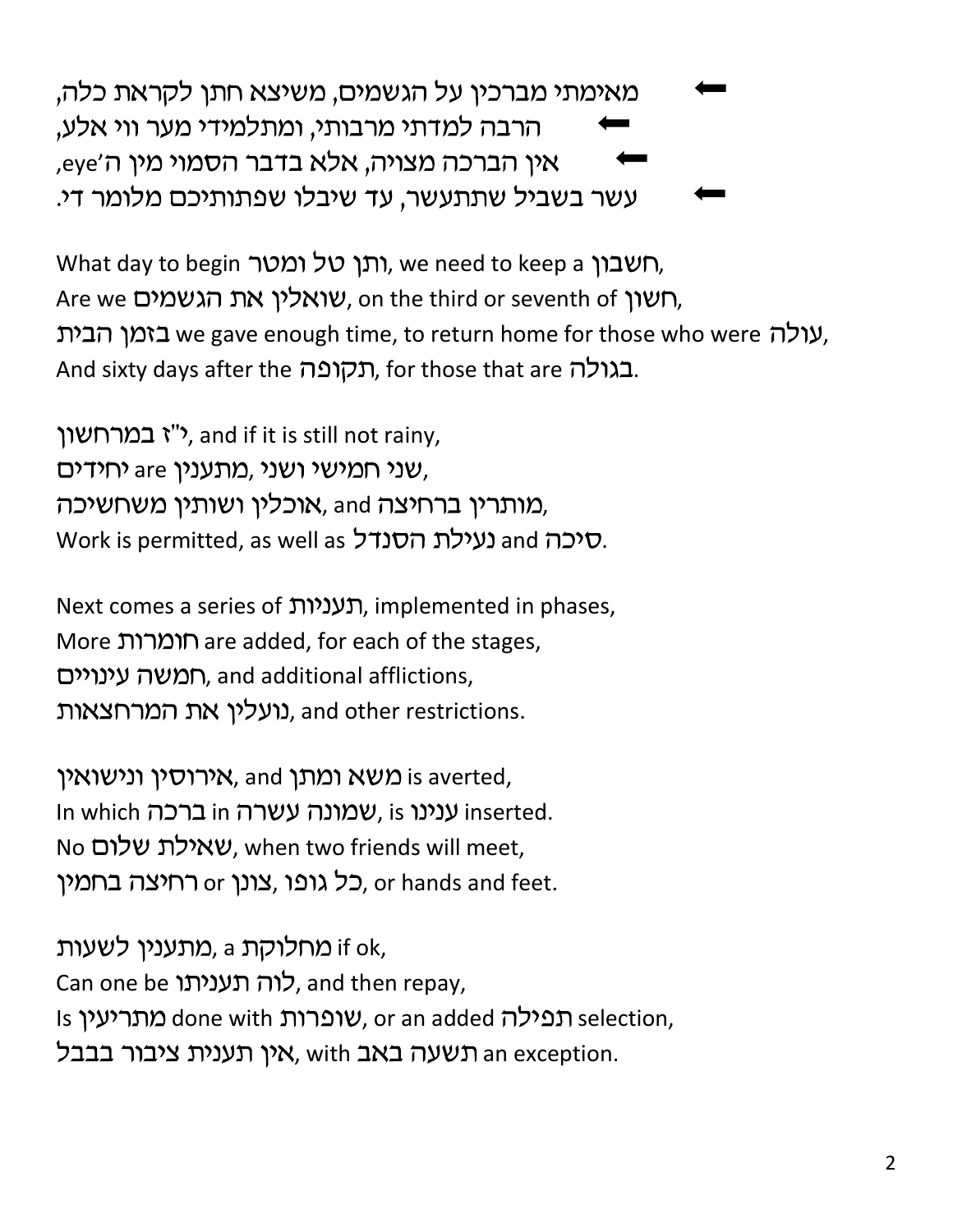ר תעניות כיצד, the seven that are most severe, מוציאין את התיבה, לרחובה של עיר, The שליח ציבור, with a voice that is redeeming, אנשי בית אב, אנשי משמר or .משלימין, are .

No initial fast on רווכה or פורים, even in times of crises, Not on ראש חודש, or on Thursdays, to protect the prices, The day before and after, those days listed in מגילת תענית, The day the יום טוריינס was reestablished, יום טוריינס.

More immediate action is needed, על גשמים שפסקו, On a צמחים ששנו or דבר, or כ*ופ*ולת, עיר שלא ירדו עליה גשמים, if the עיר is focused, .on locust - ואל החסיל, על החיה רעה ועל החרב

So much powerful **ואגדתא**, with נקדימון בן גוריון, as a headline, He borrowed water for the עולי רגלים, to pay back by a deadline, ר' אלעזר בן שמעון with a harsh comment, not expected from a leader, ואל יהא קשה ,לעולם יהא אדם רך כקנה like a cedar.

The story of דורה, going off to work, while ר' יוחנן, went back for more ה נחום איש גם זו, גם זו לטובה, אבא אומנא, the doctor, the ultimate ,עסקן בדחן on a passing עולם הבא proclaiming אליהו.

, או חברותא או מיתותא declares, About who brought rain, and then slept for seventy years, ר' חנינא בן דוסא controlled the weather, almost by decree,